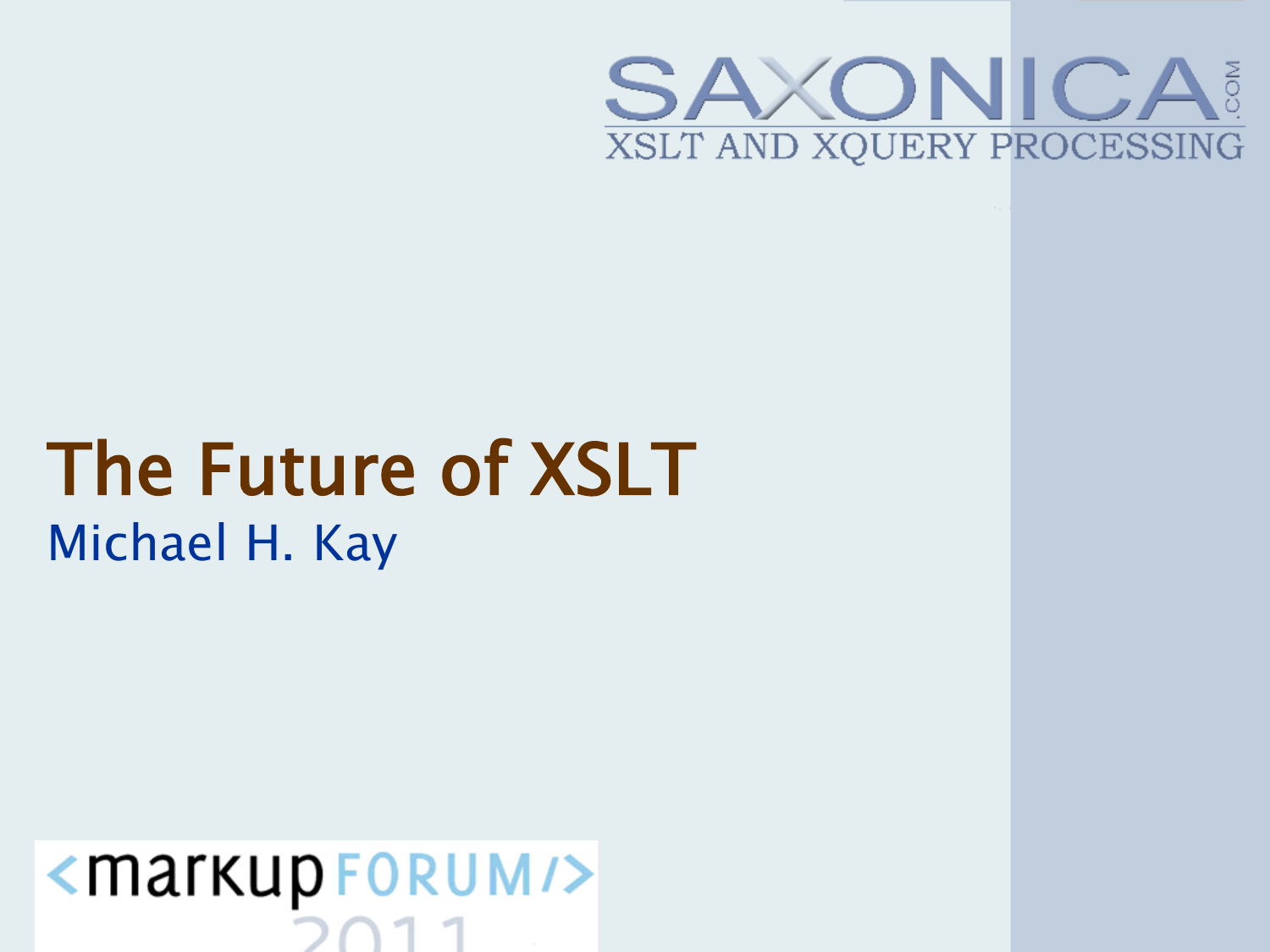

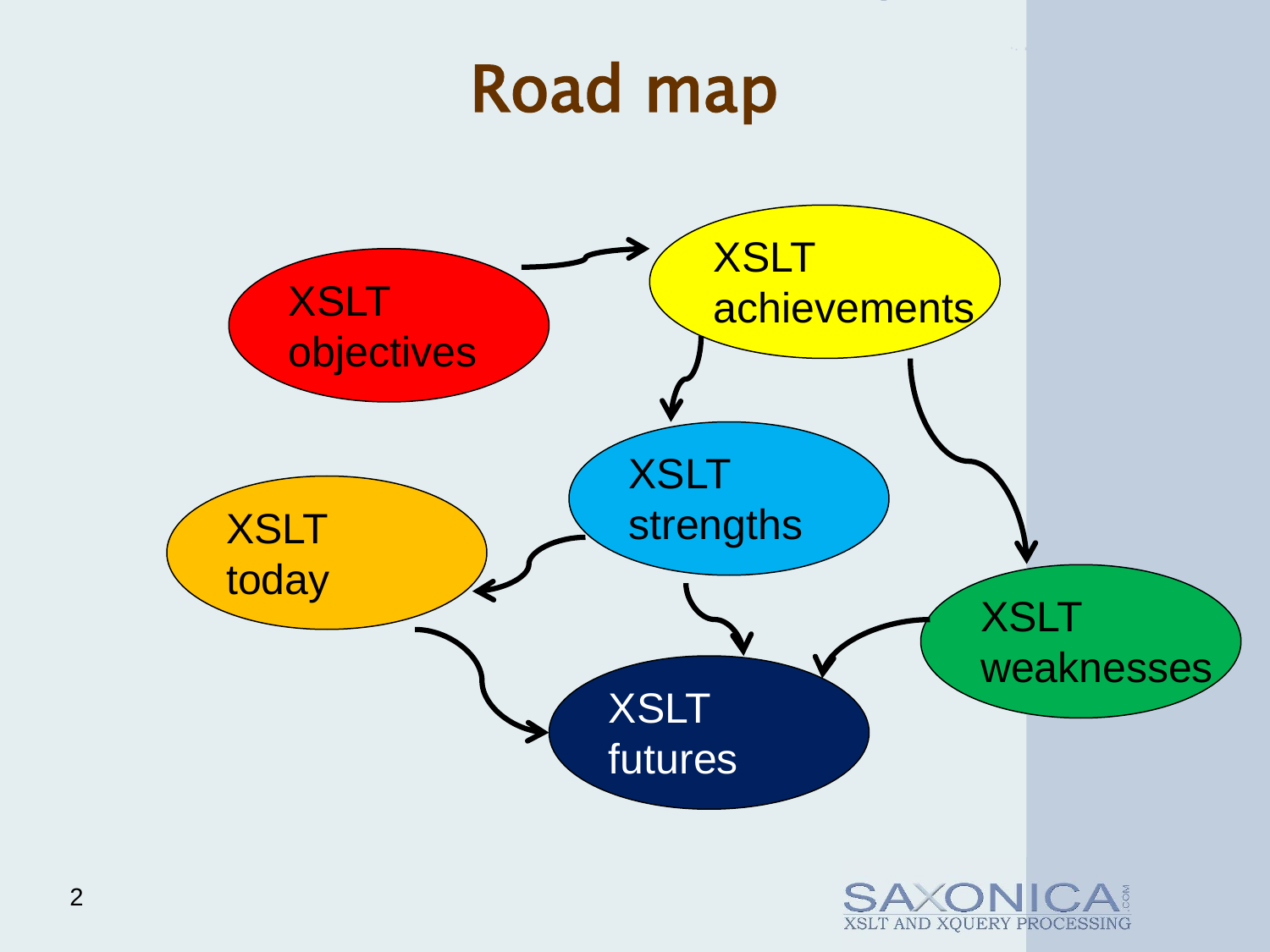# Where did we come from?

- SGML, Publishing, Typesetting, Device independence, DSSSL.
- XML, Data+Documents, Transformation
- XML on the browser
- XML server-side
	- in the publishing workflow
	- for content delivery

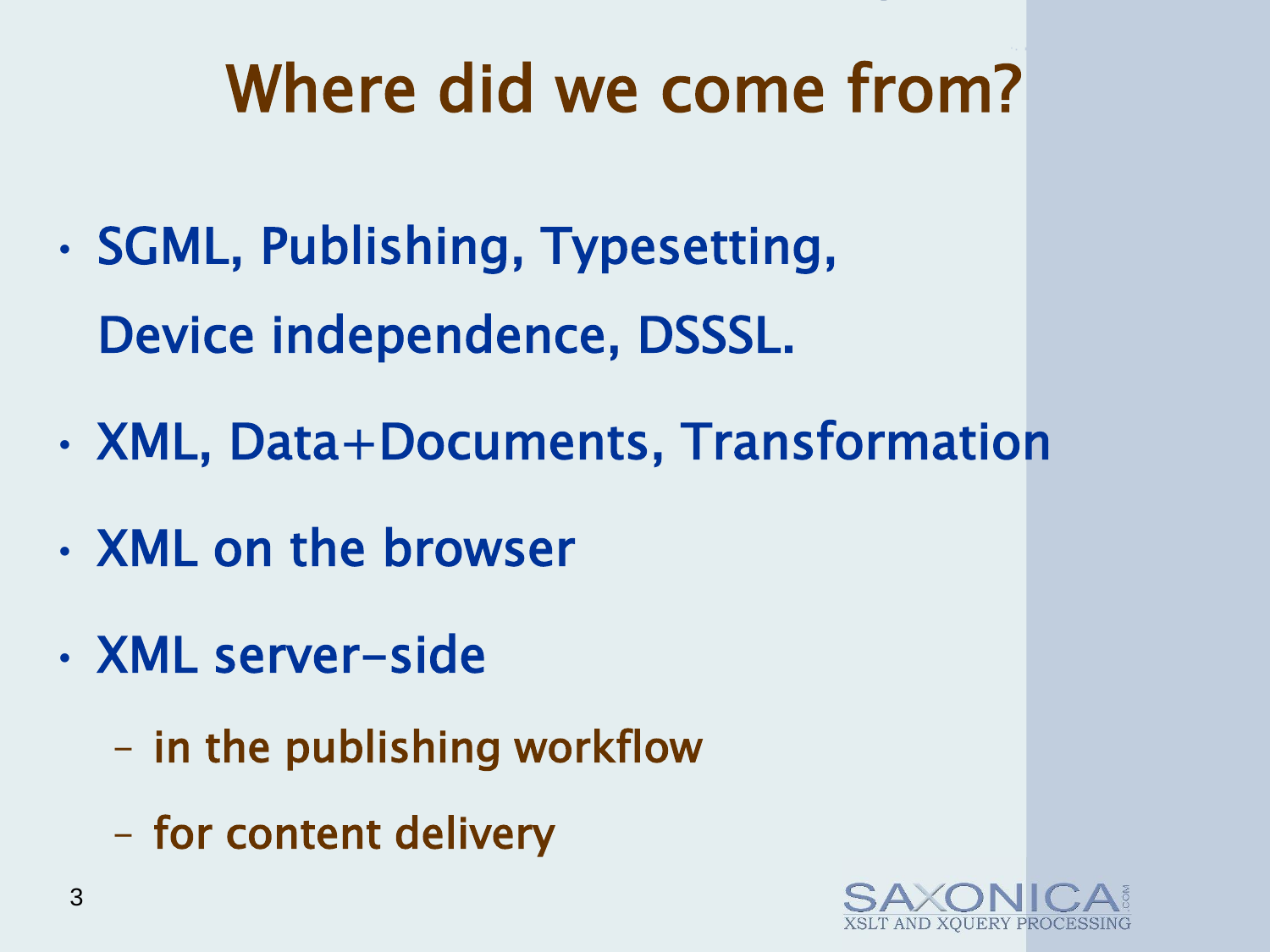### User reaction to XSLT





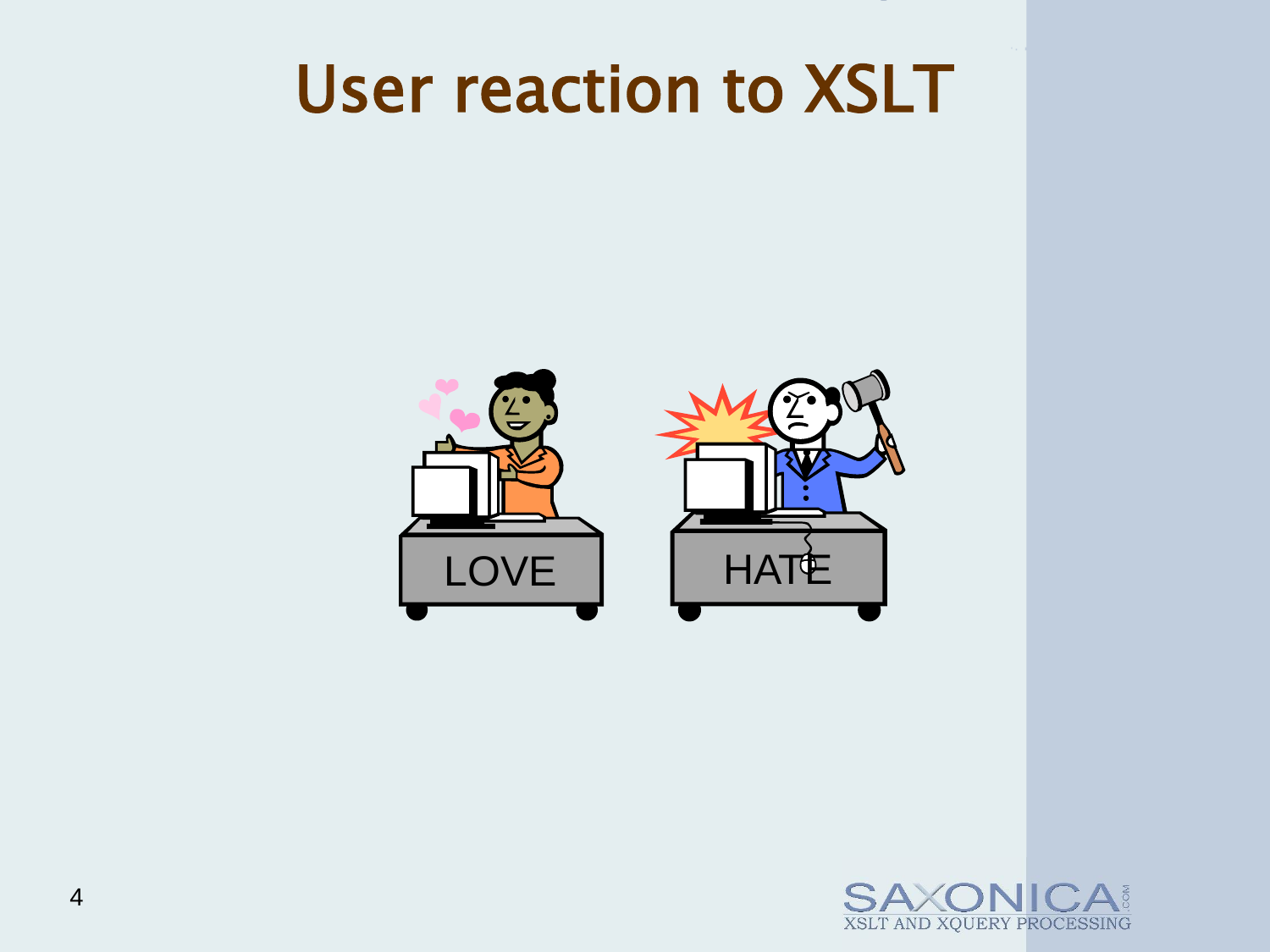

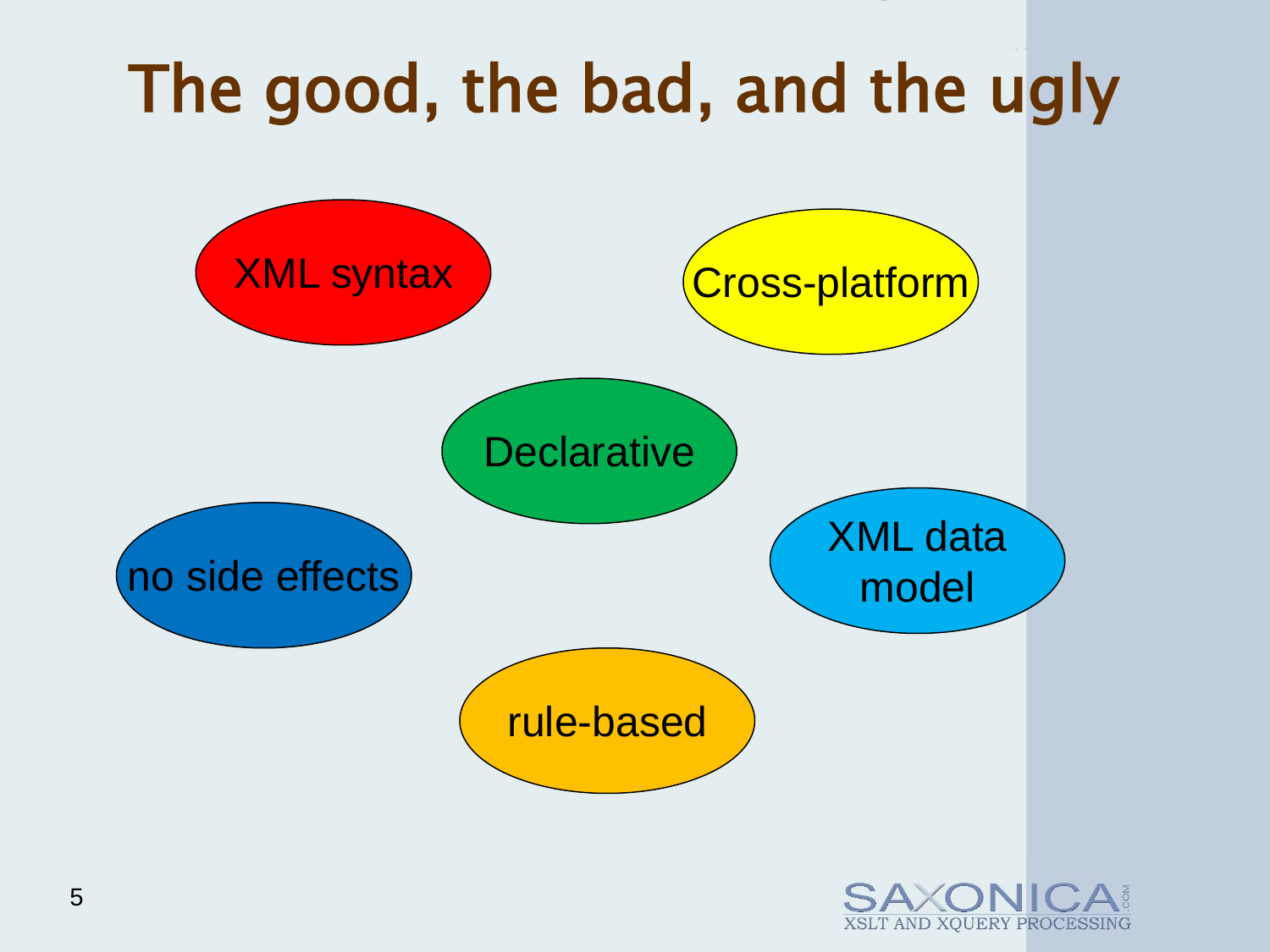# XSLT on the browser

- Early false start by Microsoft (WD-xsl)
- Soon corrected with MSXML 3
- Other browser vendors slow to follow
- Only just becoming viable 10 years later
- No XSLT 2.0 implementation
- No support for "web 2.0" or "ajax"
- Little enthusiasm

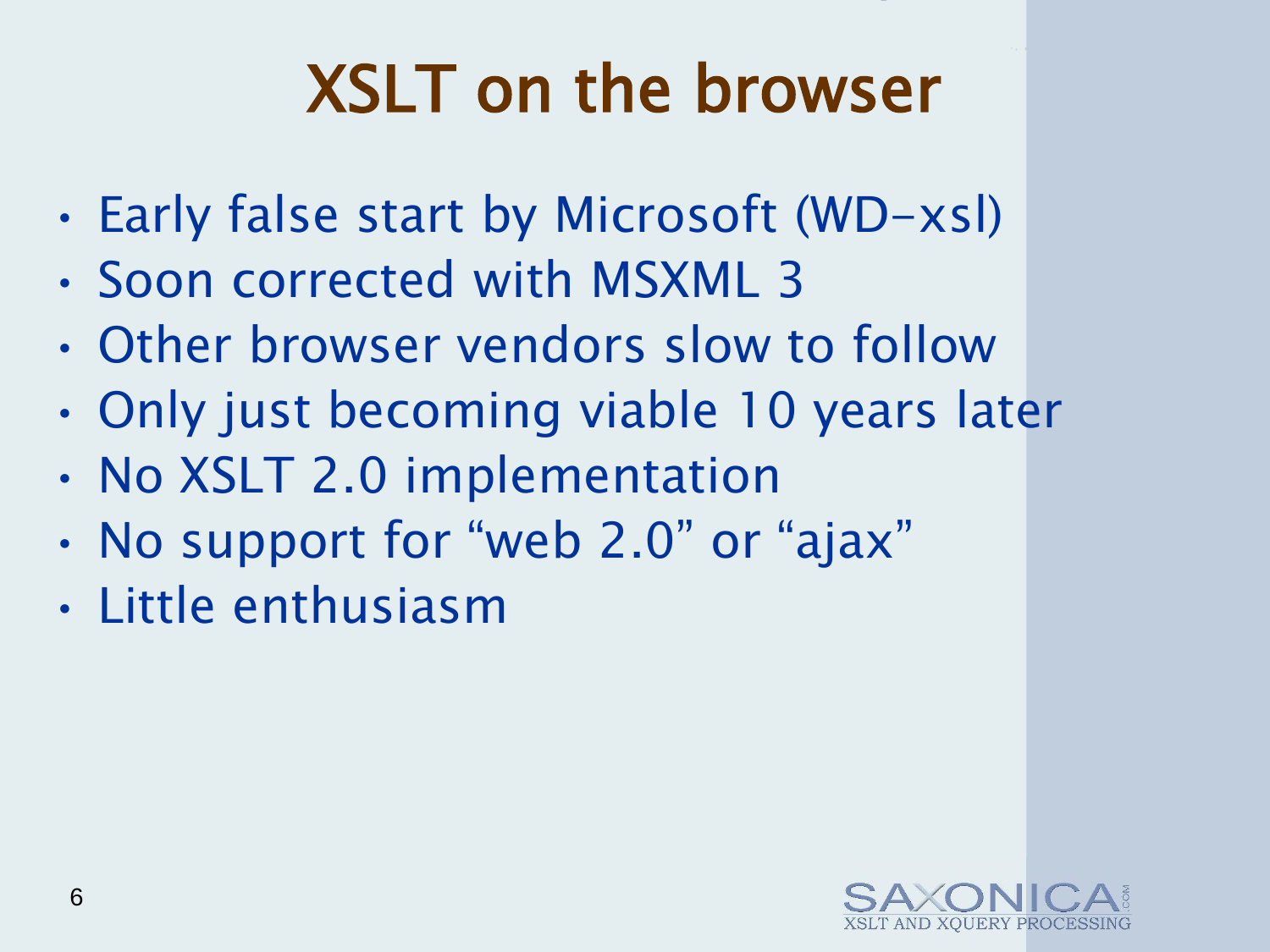# Why did this happen?

- It's all about
	- power
	- money
	- market share
	- glitz



- Browser vendors control the game
	- collectively, not individually
- They want more eyeballs
	- 94% of Mozilla's revenue comes from  $\frac{1}{\sqrt{3}}$  Google



م

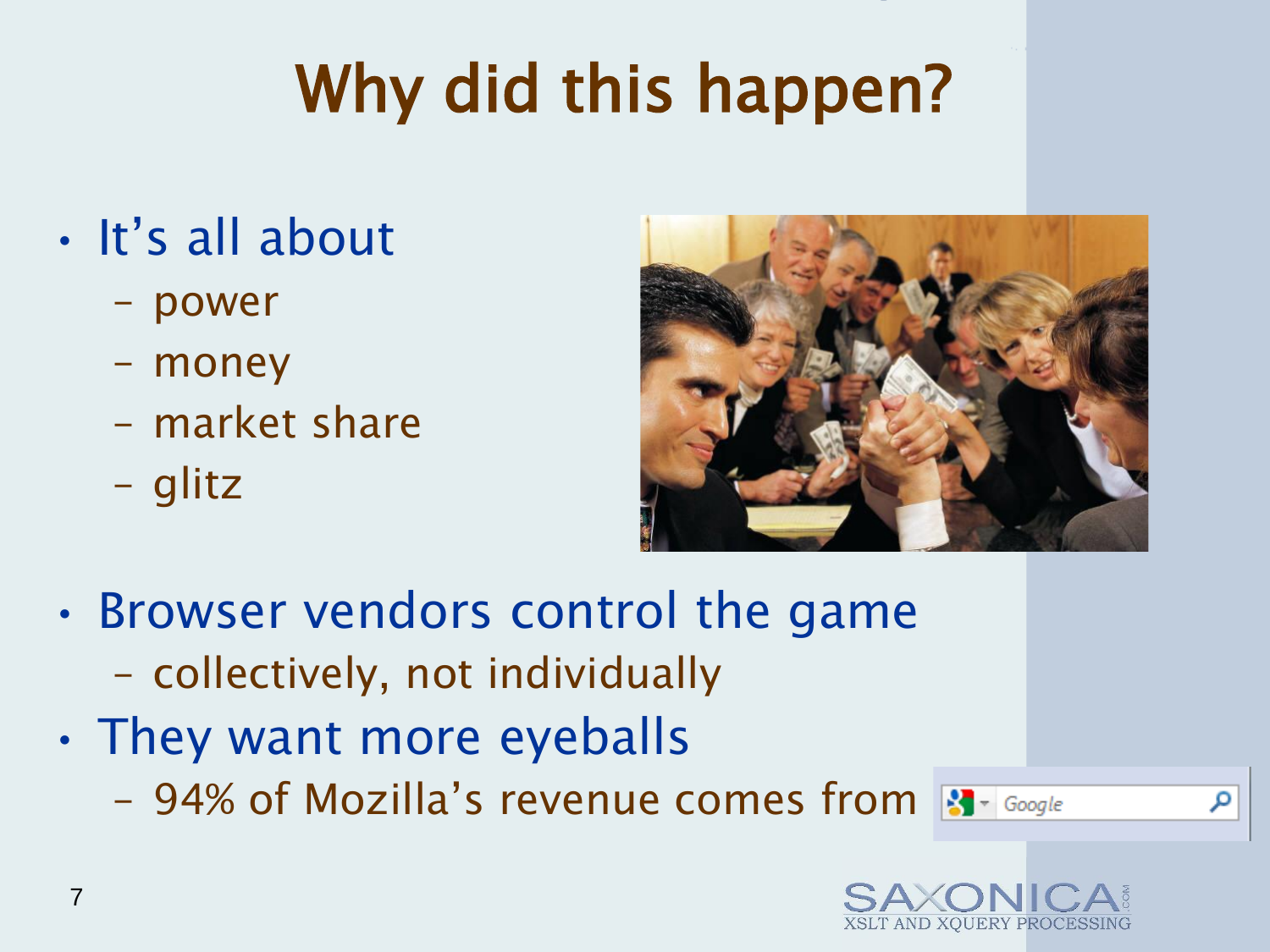# What about the web developer?

- What does client-side XSLT offer?
	- portability hassles (until recently)
	- CSS can handle most of the rendering
	- Need to escape to Javascript for
		- •anything interactive
		- •forms
		- •AJAX
	- one-way traffic (needs XForms for the return trip)
	- no technical advances since 2001



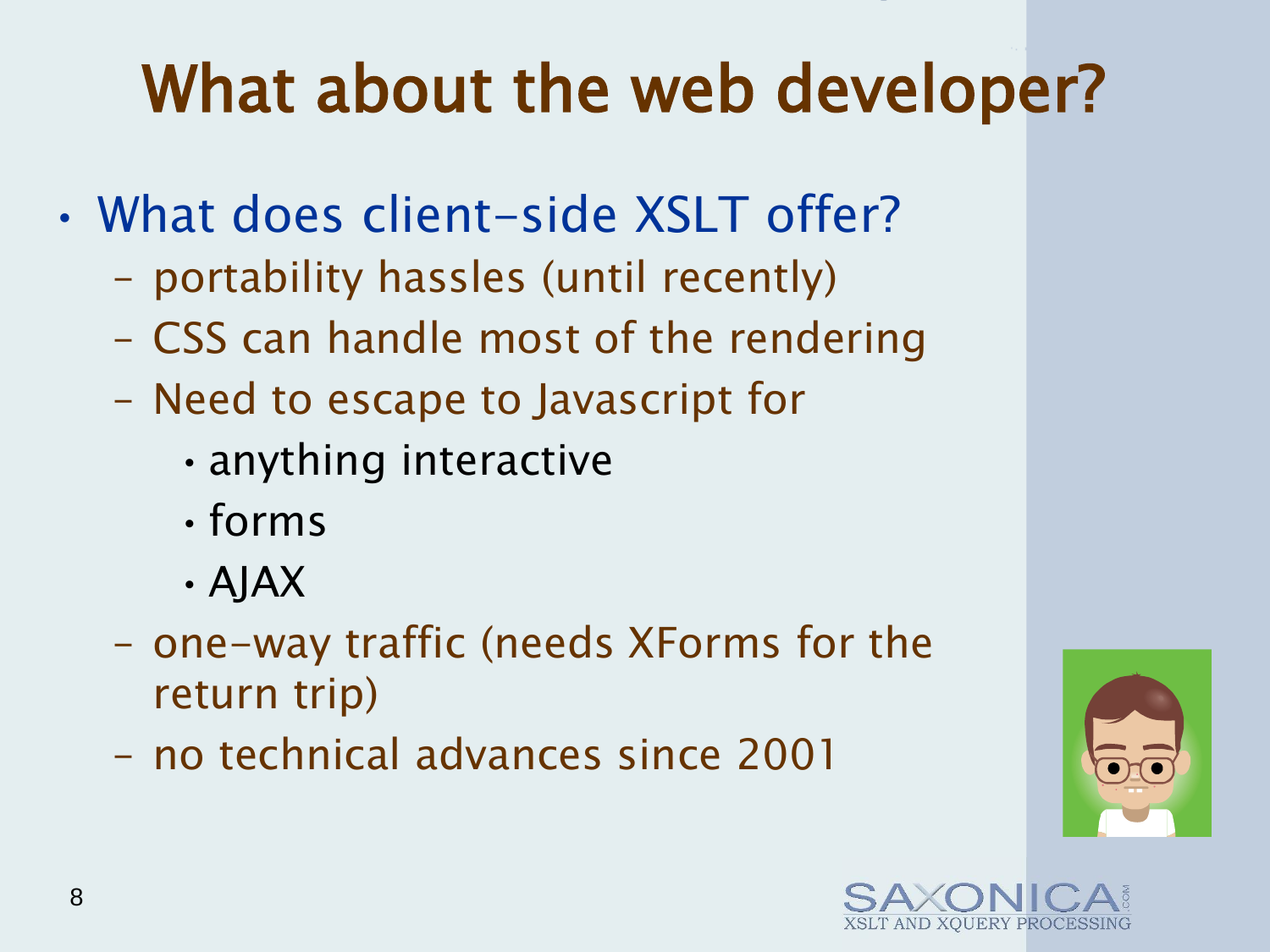### So, let's stick to our comfort zone...

XSLT on the server

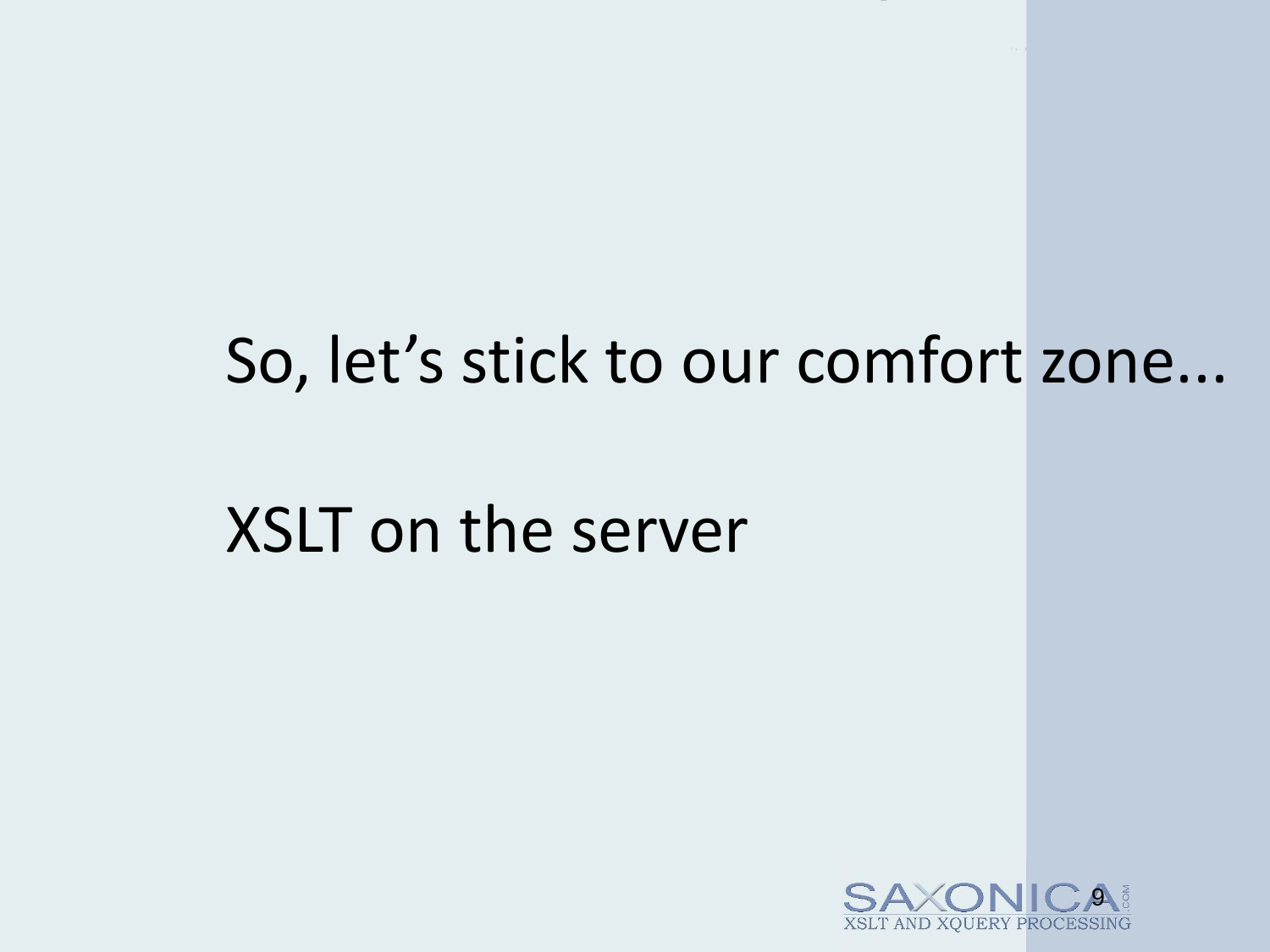# Server-side XSLT

- Unlike the browser, this is a free economy
- But investment is low because prices are low
- Vendor strategies
	- Do it for fun
	- Give it away and hope to make money on something else (Altova)
	- Bundle it as part of something expensive (IBM, Intel, MarkLogic)
	- Do it cheaply, sell it cheaply (Saxonica)

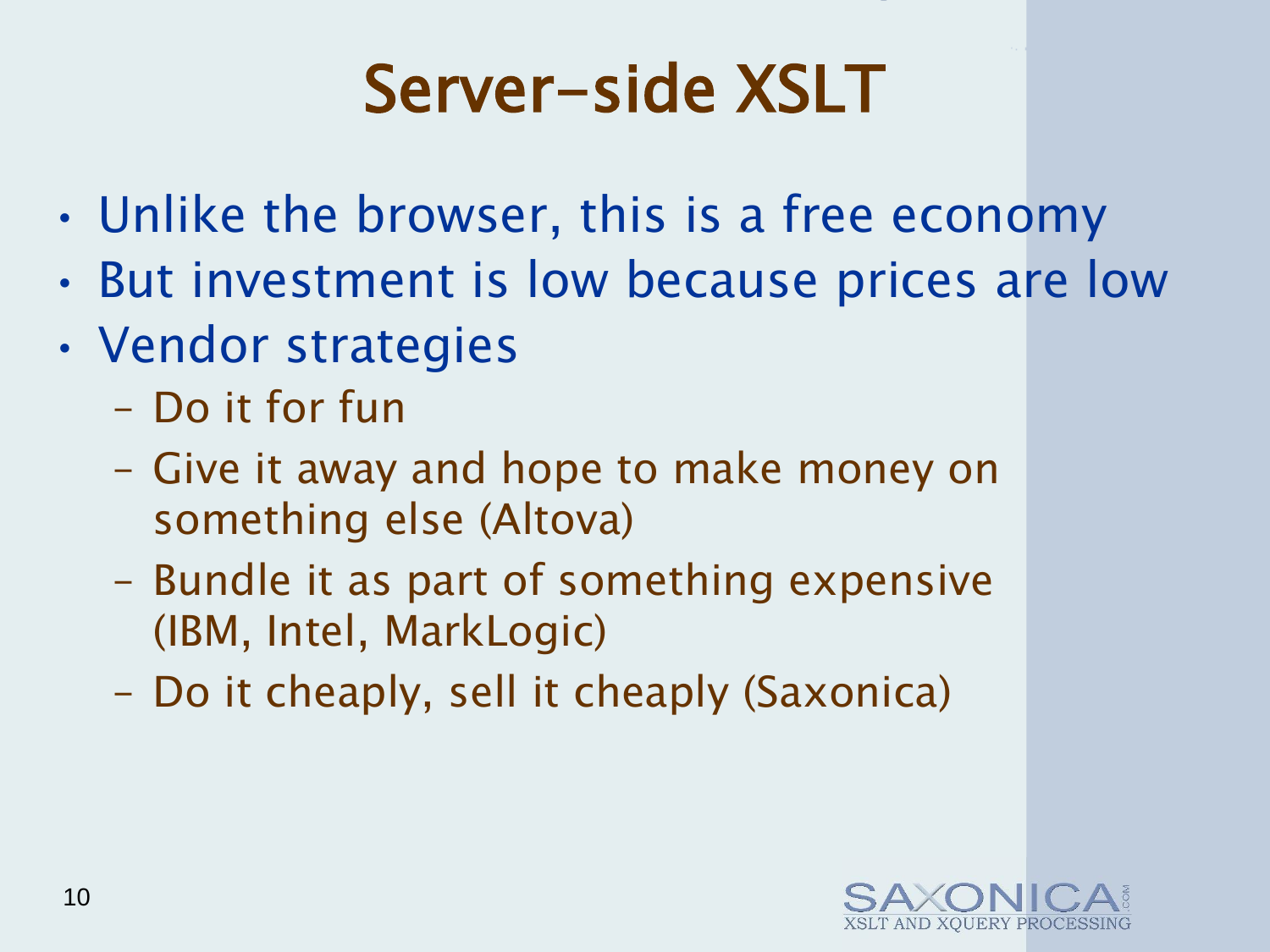## XSLT 2.0 Processors

| <b>Product</b> | <b>Status</b>                           |
|----------------|-----------------------------------------|
| Saxon          | first and still dominant. Java and .NET |
| Altova         | widely deployed as a development tool   |
| Gestalt        | hobbyist project, now abandoned         |
| Intel          | ships as part of ExpressWay             |
| <b>IBM</b>     | ships as part of Websphere              |
| MarkLogic      | XQuery offshoot, part of database       |
| <b>XQSharp</b> | XQuery offshoot, freestanding (.NET)    |

### Nothing for the browser

Nothing for the open-source LAMP stack

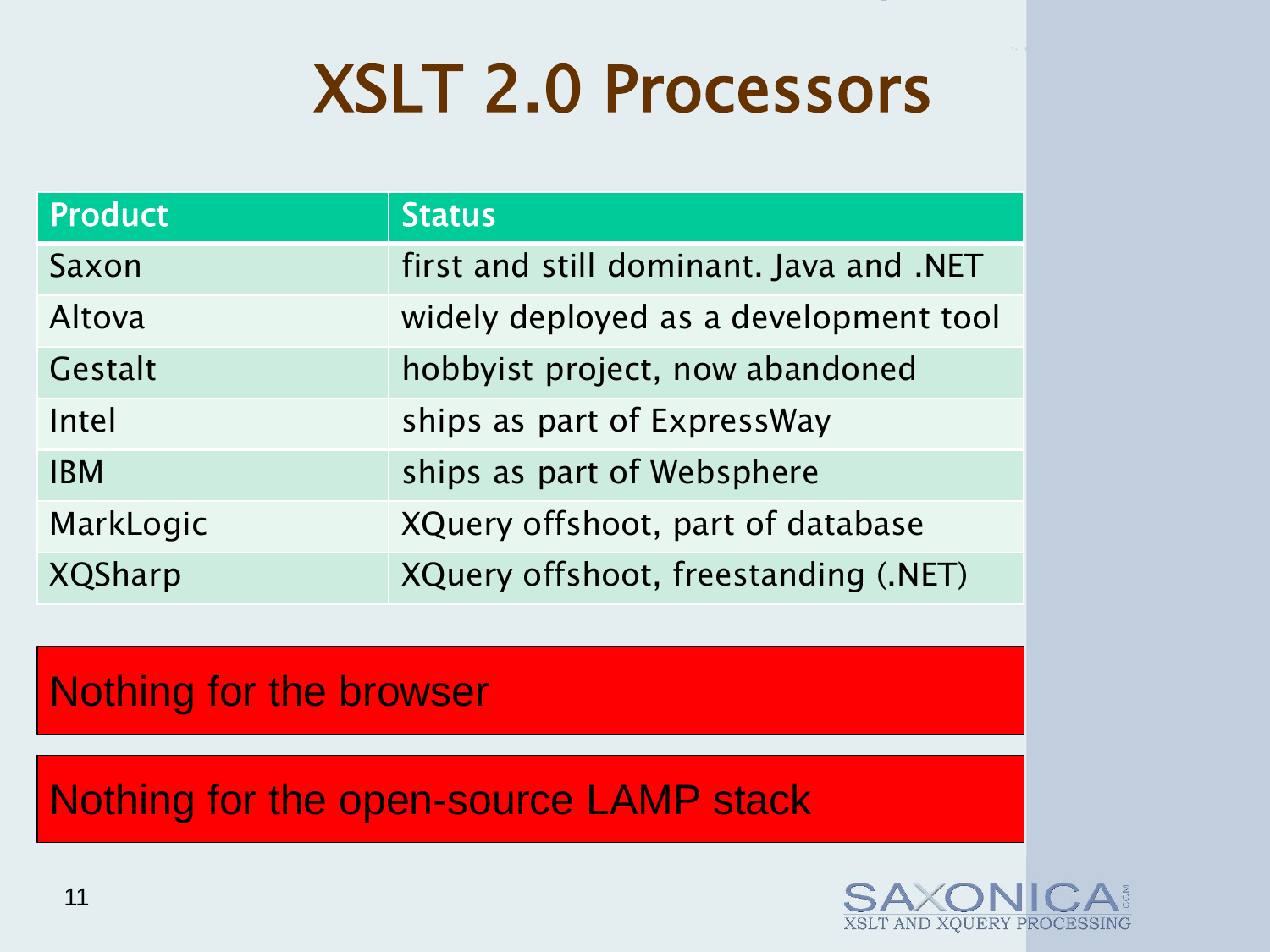- Effective and efficient XML processing language
- Wide recognition
- Client+Server
- Multi-vendor, good interop

### STRENGTHS WEAKNESSES

- Difficult to learn
- Some hostility
- Some limitations
- No longer the latest fashion
- Implementation on the browser has stalled
- Availability of 2.0 on the server still patchy

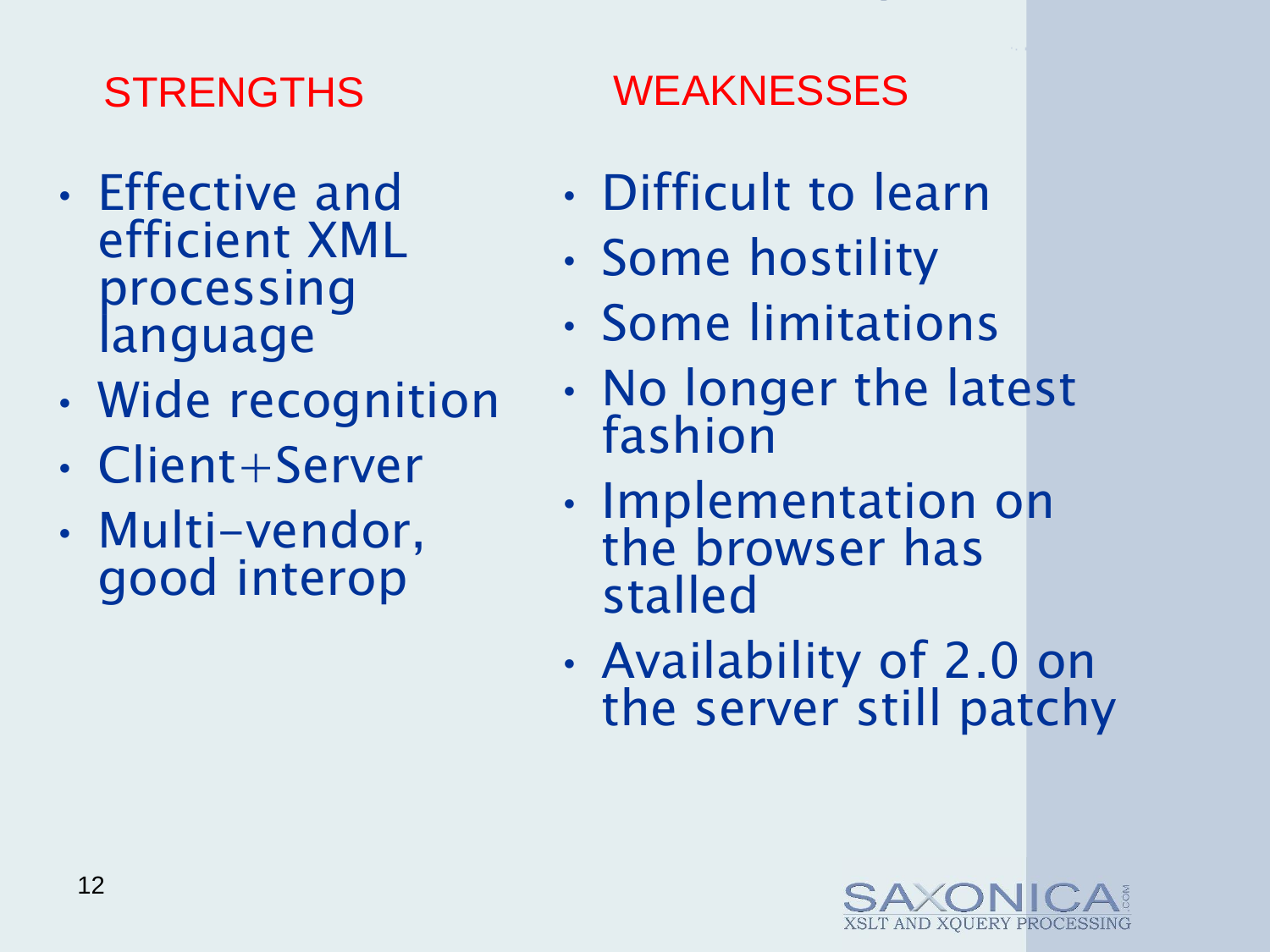### OPPORTUNITIES THREATS

- Top end: scaleability
- Parallel processing
- On the browser: an alternative to Javascript
- Distributed Applications

- XML itself faces competition
- Browser vendors dropping support
- Languages with better XML support (Linq, Scala)
- XQuery more fashionable in academia

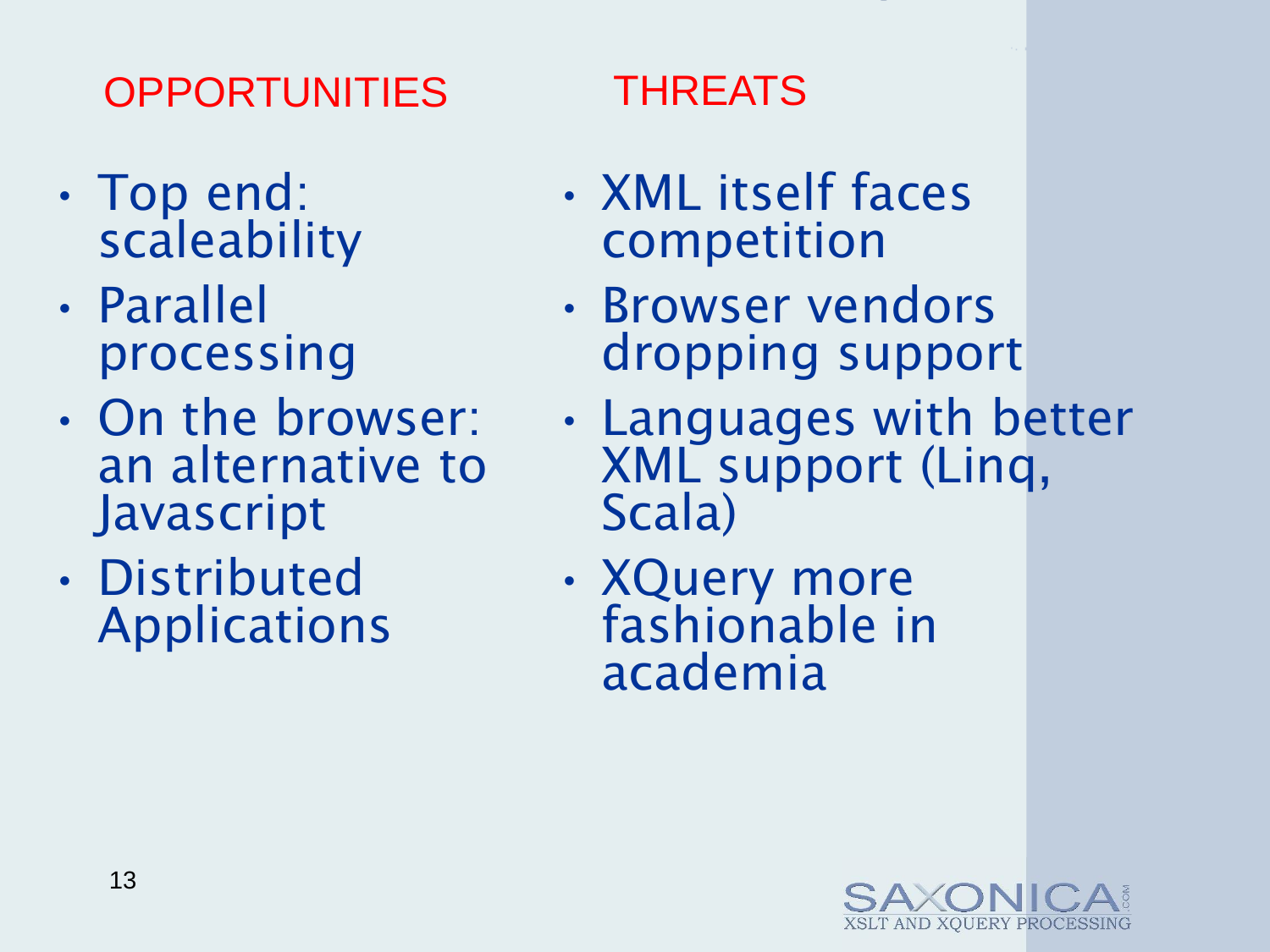# What does XSLT 3.0 offer?

- Streaming of large documents
- Separate compilation of large stylesheets
- Extra data types for managing complex data
- In short:
	- very useful stuff for high-end XSLT users who are stretching the limits
	- not much to attract people away from Java / JavaScript / PHP / RoR etc
- But who will implement it?

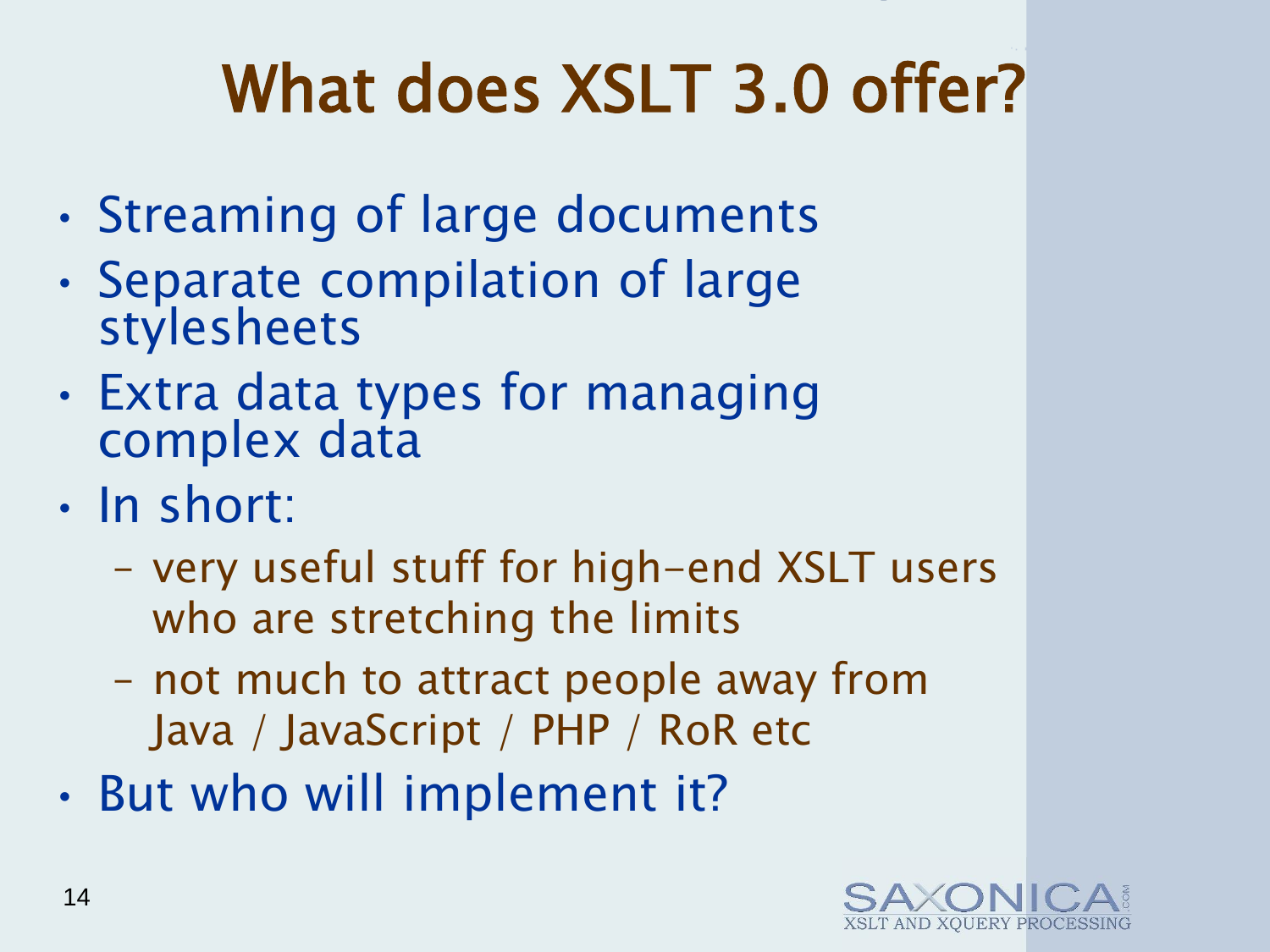## On the browser

The browser vendors control everything; no one else can make things happen

Javascript is now so powerful and fast that it can be used as a VM for other languages

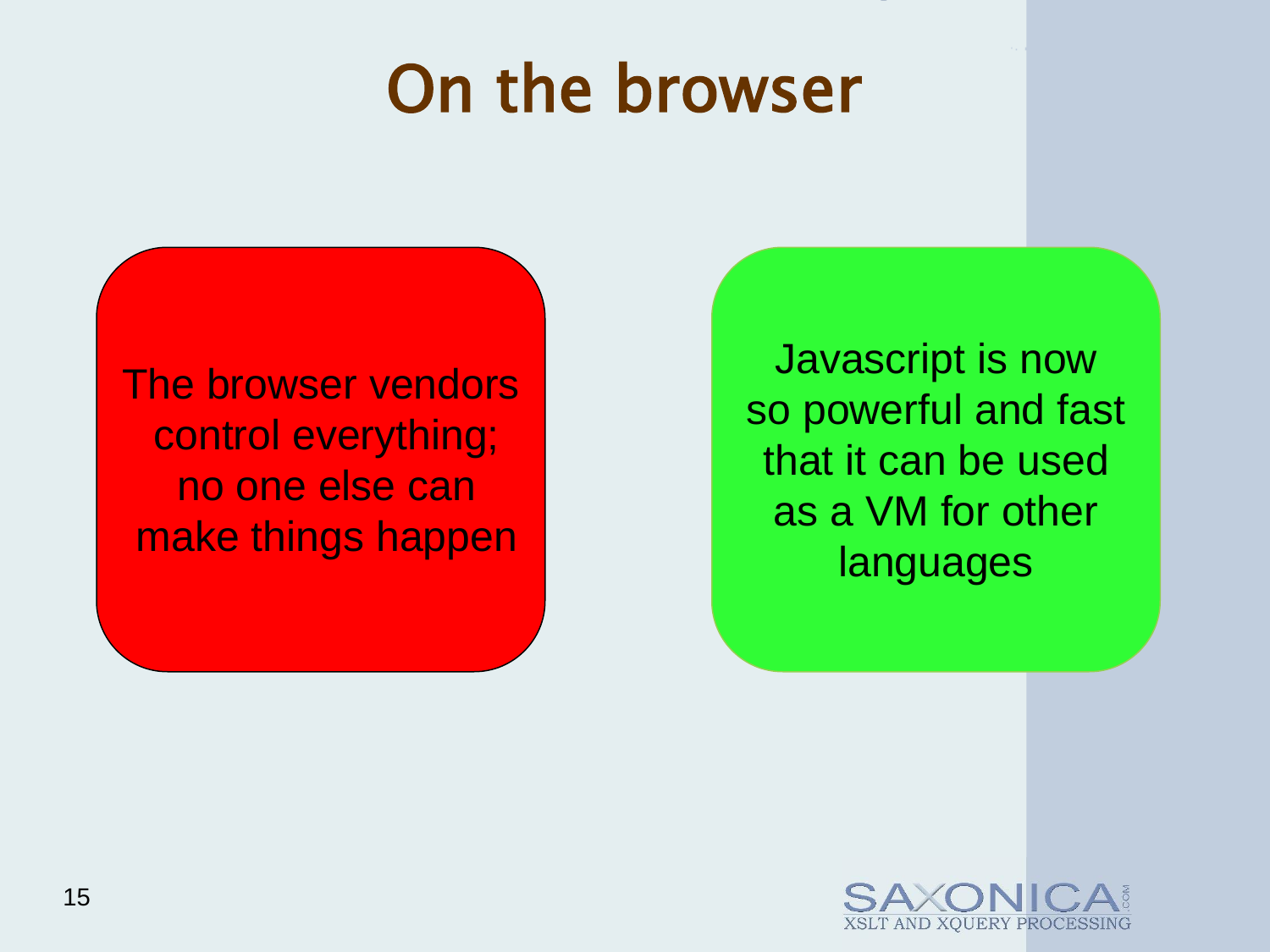# A vision

- User interface programming becomes more rule-based and declarative
- The browser becomes part of the cloud: applications run where they choose, not where the developer puts them
- The whole application shares a common type system
- Developers don't have to worry about all the low-level details of web programming (history, cookies, cross-site scripting, injection attacks)

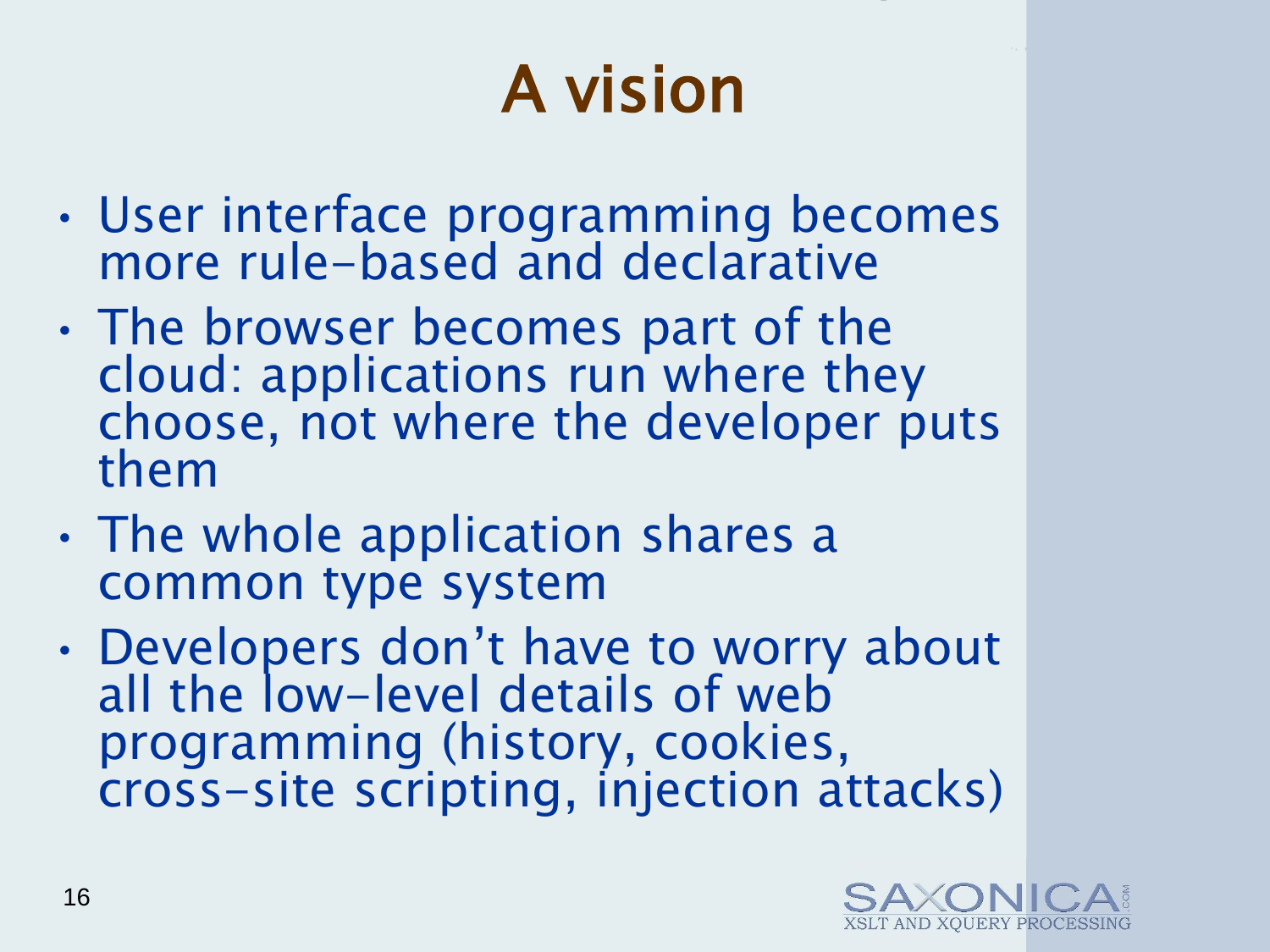# A step towards that goal...

- XSLT 2.0 on the browser
	- not just XML-to-HTML conversion
	- full user-interface support
	- events handled by templates
	- seamless AJAX support
	- XForms integration
	- no Javascript needed
- Can be achieved by cross-compiling Java processors using GWT